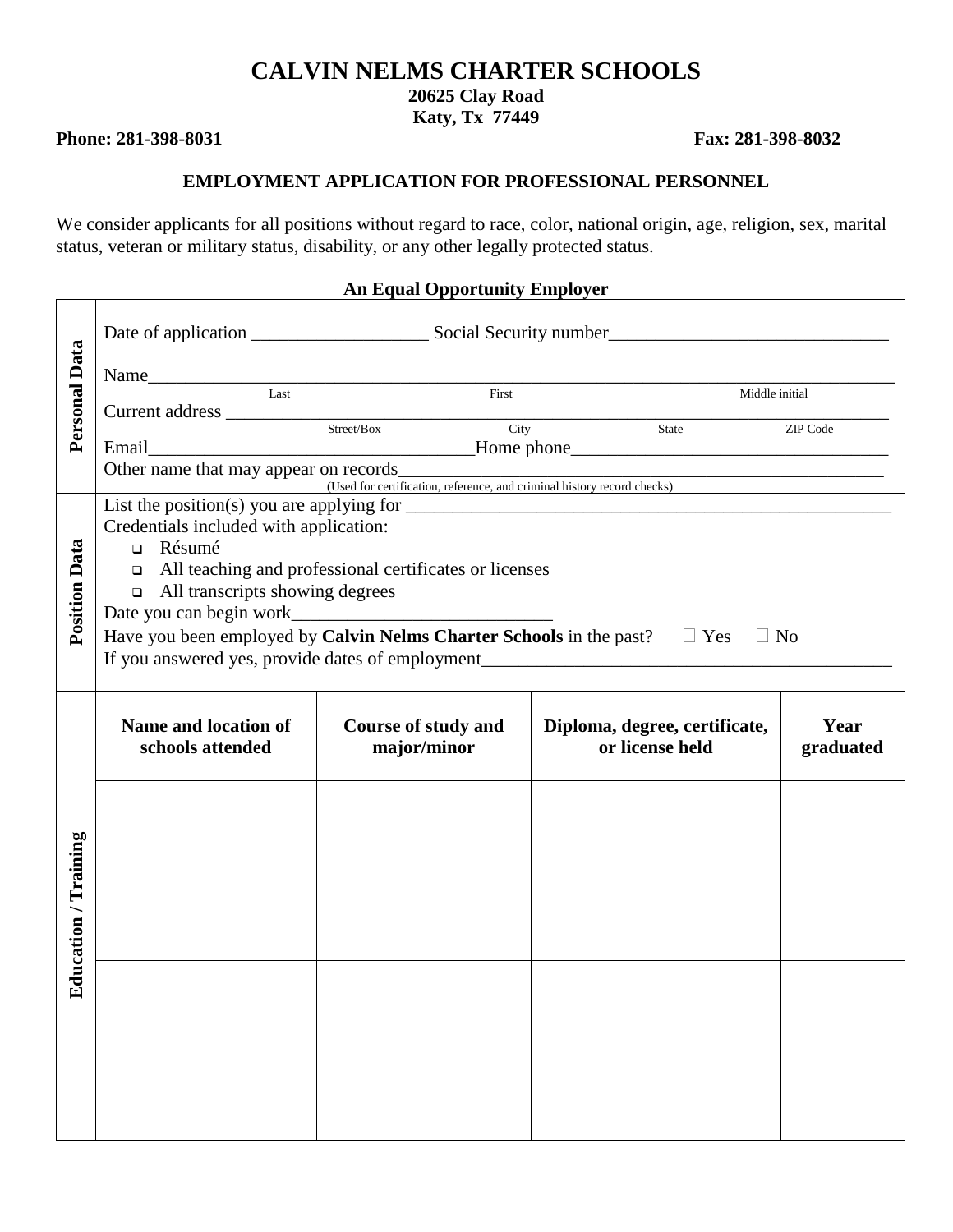#### **EMPLOYMENT APPLICATION FOR PROFESSIONAL PERSONNEL**

|                            | Certificate or License Currently Held:                       |                                                                                                         |                |                           |
|----------------------------|--------------------------------------------------------------|---------------------------------------------------------------------------------------------------------|----------------|---------------------------|
|                            | None<br>$\Box$                                               |                                                                                                         |                |                           |
|                            | Valid Texas<br>$\Box$                                        |                                                                                                         |                |                           |
|                            | $\Box$                                                       |                                                                                                         |                |                           |
|                            | <b>Texas Emergency</b><br>$\Box$<br>Texas One-Year: Expires_ |                                                                                                         |                |                           |
|                            | $\Box$<br>$\Box$                                             |                                                                                                         |                |                           |
|                            |                                                              |                                                                                                         |                |                           |
|                            |                                                              | Level(s) of Certification: $\sqrt{2\pi}$                                                                |                |                           |
|                            |                                                              |                                                                                                         |                |                           |
| Certification              |                                                              | Areas of Specialization/Endorsements (as listed on certification):                                      |                |                           |
|                            |                                                              |                                                                                                         |                |                           |
|                            |                                                              |                                                                                                         |                |                           |
|                            |                                                              |                                                                                                         |                |                           |
|                            |                                                              |                                                                                                         |                |                           |
|                            |                                                              |                                                                                                         |                |                           |
|                            |                                                              |                                                                                                         |                |                           |
|                            |                                                              | List teaching experience beginning with most recent years.                                              |                |                           |
|                            |                                                              |                                                                                                         |                |                           |
|                            |                                                              |                                                                                                         |                |                           |
|                            | Name and location of<br>school                               | Type of assignment                                                                                      | Dates taught   | <b>Reason for leaving</b> |
|                            |                                                              |                                                                                                         |                |                           |
|                            |                                                              |                                                                                                         |                |                           |
|                            |                                                              |                                                                                                         |                |                           |
| <b>Teaching Experience</b> |                                                              |                                                                                                         |                |                           |
|                            |                                                              |                                                                                                         |                |                           |
|                            |                                                              | Please provide a list of all other jobs or administrative positions you have held in the past 10 years. |                |                           |
|                            | <b>School district/firm</b>                                  | <b>Position/title</b>                                                                                   | Dates employed | <b>Reason for leaving</b> |
|                            | name                                                         |                                                                                                         |                |                           |
|                            |                                                              |                                                                                                         |                |                           |
|                            |                                                              |                                                                                                         |                |                           |
|                            |                                                              |                                                                                                         |                |                           |
|                            |                                                              |                                                                                                         |                |                           |
| Other Work Experience      |                                                              |                                                                                                         |                |                           |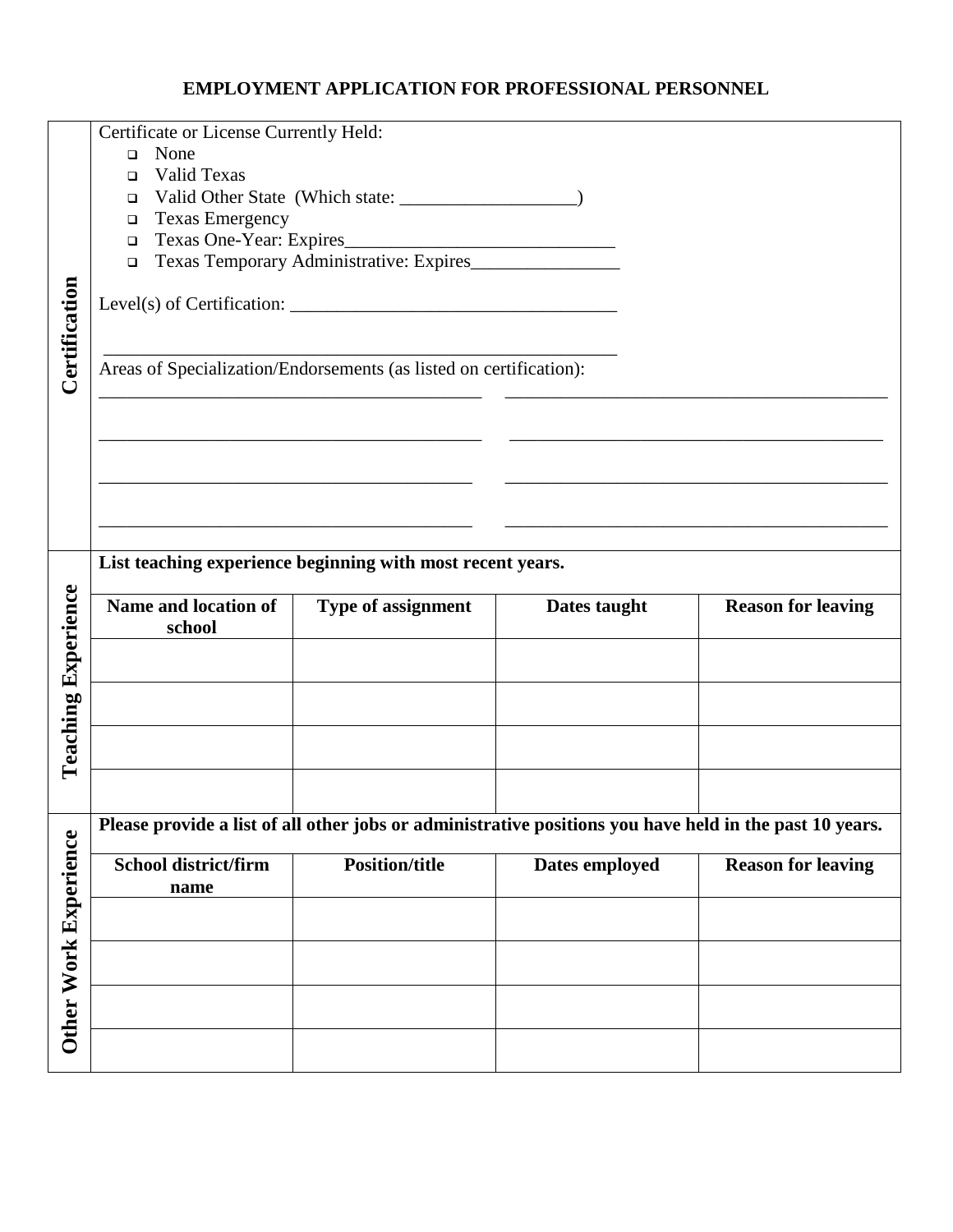# **EMPLOYMENT APPLICATION FOR PROFESSIONAL PERSONNEL**

|                            | Please list relevant professional activities. Omit references to organizations that would reveal race,<br>age, ethnic origin, or religion.                                                    |                                                                                                                          |                        |                       |                            |  |  |
|----------------------------|-----------------------------------------------------------------------------------------------------------------------------------------------------------------------------------------------|--------------------------------------------------------------------------------------------------------------------------|------------------------|-----------------------|----------------------------|--|--|
| <b>Professional Data</b>   | Papers/ articles published                                                                                                                                                                    |                                                                                                                          |                        |                       |                            |  |  |
|                            |                                                                                                                                                                                               |                                                                                                                          |                        |                       |                            |  |  |
|                            |                                                                                                                                                                                               |                                                                                                                          |                        |                       |                            |  |  |
|                            | Other related professional activities:                                                                                                                                                        |                                                                                                                          |                        |                       |                            |  |  |
|                            |                                                                                                                                                                                               |                                                                                                                          |                        |                       |                            |  |  |
|                            |                                                                                                                                                                                               |                                                                                                                          |                        |                       |                            |  |  |
|                            |                                                                                                                                                                                               |                                                                                                                          |                        |                       |                            |  |  |
|                            |                                                                                                                                                                                               | Do you have a relative who serves on the Calvin Nelms Charter Schools Board of Directors? $\Box$ Yes                     |                        |                       |                            |  |  |
|                            | $\square$ No<br>If yes, please provide the relative's name and                                                                                                                                |                                                                                                                          |                        |                       |                            |  |  |
|                            |                                                                                                                                                                                               | relationship<br>Have you ever been convicted of, plead guilty or no contest (nolo contendere) to, or received probation, |                        |                       |                            |  |  |
|                            |                                                                                                                                                                                               | suspension, or deferred adjudication for a felony or any offense involving moral turpitude (including, but               |                        |                       |                            |  |  |
|                            | not limited to, theft, rape, murder, swindling, and indecency with a minor)? $\square$ Yes $\square$ No                                                                                       |                                                                                                                          |                        |                       |                            |  |  |
| <b>General Information</b> |                                                                                                                                                                                               |                                                                                                                          |                        |                       |                            |  |  |
|                            |                                                                                                                                                                                               |                                                                                                                          |                        |                       |                            |  |  |
|                            | (A felony conviction is not an automatic bar to employment. The district will consider the nature,                                                                                            |                                                                                                                          |                        |                       |                            |  |  |
|                            | date, and relationship between the offense and the position for which you are applying.)                                                                                                      |                                                                                                                          |                        |                       |                            |  |  |
|                            | Please list references the district can contact regarding your work history. Include all managers and<br>supervisors who evaluated or supervised your performance at your last two employers. |                                                                                                                          |                        |                       |                            |  |  |
|                            | <b>Full name of</b><br>reference                                                                                                                                                              | School district/<br>firm name                                                                                            | <b>Mailing address</b> | <b>Position/title</b> | Area code, phone<br>number |  |  |
|                            |                                                                                                                                                                                               |                                                                                                                          |                        |                       |                            |  |  |
| References                 |                                                                                                                                                                                               |                                                                                                                          |                        |                       |                            |  |  |
|                            |                                                                                                                                                                                               |                                                                                                                          |                        |                       |                            |  |  |
|                            |                                                                                                                                                                                               |                                                                                                                          |                        |                       |                            |  |  |
|                            |                                                                                                                                                                                               |                                                                                                                          |                        |                       |                            |  |  |
|                            |                                                                                                                                                                                               |                                                                                                                          |                        |                       |                            |  |  |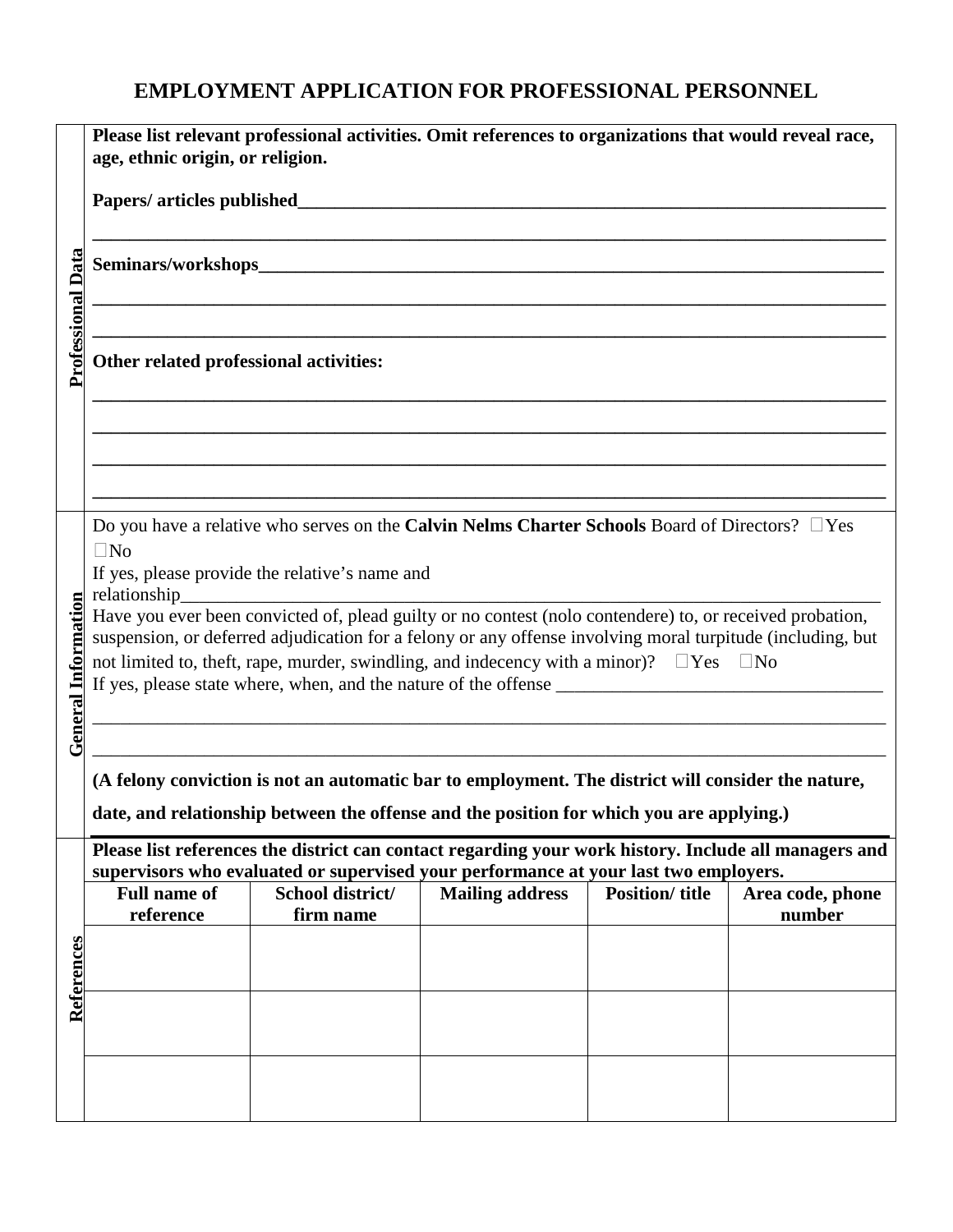# **EMPLOYMENT APPLICATION FOR PROFESSIONAL PERSONNEL**

I hereby affirm that all information provided in this application is true and accurate to the best of my knowledge and understand that any deliberate falsifications, misrepresentations, or omissions of fact may be grounds for rejection of my application or dismissal from subsequent employment.

I authorize the references listed on the previous page to give you any and all information concerning my previous employment and any pertinent information they may have, personal or otherwise, and release all such parties for liability for any damage that may result from furnishing the same to you.

I understand that the district is authorized by Texas Education Code § 22.083 to obtain criminal history record information on applicants the district intends to employ.

**Verification**

Verification

Signature Date Date

 $\overline{\phantom{a}}$  ,  $\overline{\phantom{a}}$  ,  $\overline{\phantom{a}}$  ,  $\overline{\phantom{a}}$  ,  $\overline{\phantom{a}}$  ,  $\overline{\phantom{a}}$  ,  $\overline{\phantom{a}}$  ,  $\overline{\phantom{a}}$  ,  $\overline{\phantom{a}}$  ,  $\overline{\phantom{a}}$  ,  $\overline{\phantom{a}}$  ,  $\overline{\phantom{a}}$  ,  $\overline{\phantom{a}}$  ,  $\overline{\phantom{a}}$  ,  $\overline{\phantom{a}}$  ,  $\overline{\phantom{a}}$ 

This application becomes the property of the district. The district reserves the right to accept or reject it. This application shall be considered active for **12 months**. If you have not received a response during this time period, you may reapply or reactivate your application.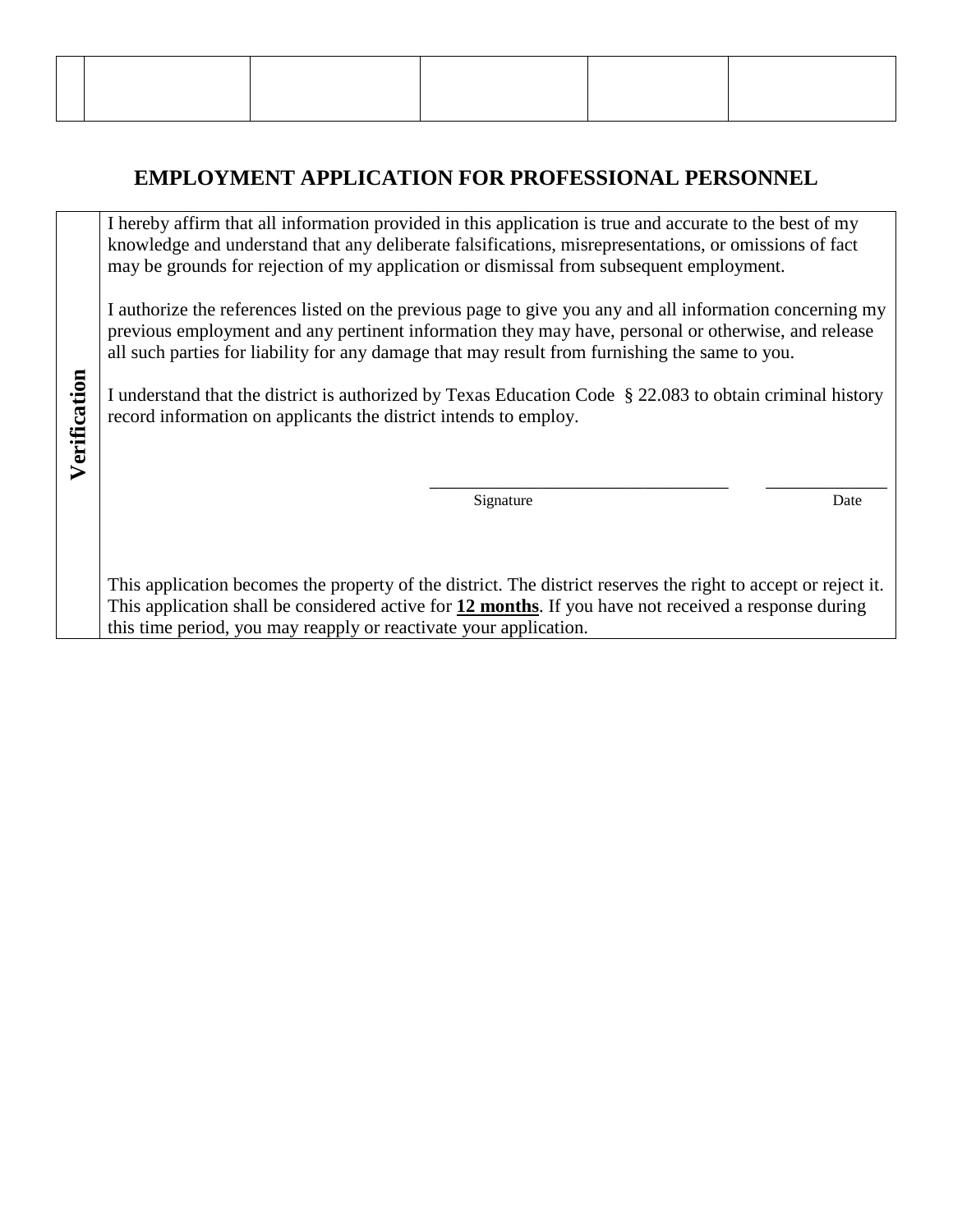### **CRIMINAL HISTORY CHECK**

Section 22.083 of the Texas Education Code allows school districts to complete a criminal history check on all applicants. **Calvin Nelms Charter Schools** completes a criminal history check on all applicants. You are requested to complete this form and return it with your application.

| Please print or type:          |                       |                                         |            |                               |  |  |
|--------------------------------|-----------------------|-----------------------------------------|------------|-------------------------------|--|--|
| Name: Last                     | First                 | <b>Middle</b>                           |            | <b>Social Security Number</b> |  |  |
|                                |                       |                                         |            | $\blacksquare$                |  |  |
| Date of Birth                  | <b>Place of Birth</b> |                                         | <b>Sex</b> |                               |  |  |
|                                |                       |                                         |            | Female<br>Male                |  |  |
| Race                           |                       |                                         |            |                               |  |  |
| American Indian                | Asian                 | Black, non-Hispanic                     | Hispanic   | White, non-Hispanic           |  |  |
| Drivers License Number & State |                       | List all other last names you have used |            |                               |  |  |
|                                |                       |                                         |            |                               |  |  |
|                                |                       |                                         |            |                               |  |  |

I hereby authorize all persons, schools, organizations, credit bureaus, and law enforcement agencies to supply **Calvin Nelms Charter Schools** any information concerning my background in connection with employment consideration, and I do release them from any liability and responsibility arising from doing so.

\_\_\_\_\_\_\_\_\_\_\_\_\_\_\_\_\_\_\_\_\_\_\_\_\_\_\_\_\_\_\_\_\_\_\_\_\_\_\_\_\_\_\_\_\_\_\_ \_\_\_\_\_\_\_\_\_\_\_\_\_\_\_\_\_\_\_\_\_\_\_\_\_\_\_\_\_

A copy of this authorization may be accepted with the same authority as the original.

Signature Date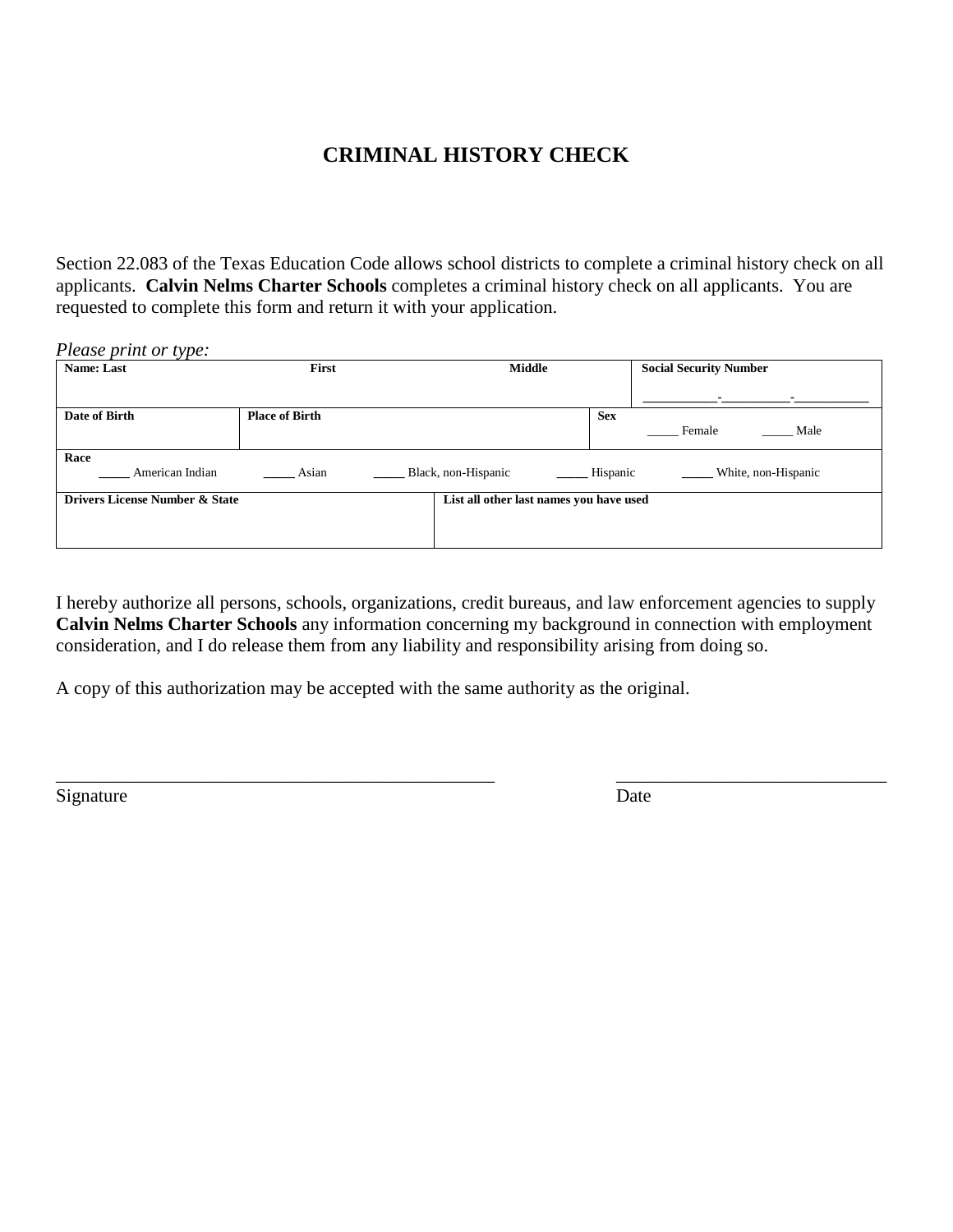#### **Pre-Employment Affidavit for Applicant Offered Employment**

*For purposes of this affidavit:* 

*Adjudication and conviction refer to a conviction, plea of guilty or no contest (nolo contendre), probation, suspension, or deferred adjudication.* 

*Charge refers to a formal criminal charge as documented by a primary charging instrument (a complaint, information, or indictment) under the Texas Code of Criminal Procedure.* 

*Inappropriate relationship refers to the crime of improper relationship between educator and student in Texas Penal Code section 21.12, and any other inappropriate relationship as determined by the State Board for Educator Certification.* 

I declare the following:

- $\circ$  I have never been charged with, adjudicated for, or convicted of having an inappropriate relationship with a minor.
- o I have been charged with, adjudicated for, or convicted of having an inappropriate relationship with a minor. The charge, adjudication, or conviction was determined to be **false**. The following are all of the relevant facts pertaining to the charge, adjudication, or conviction:
- o I have been charged with, adjudicated for, or convicted of having an inappropriate relationship with a minor. The charge, adjudication, or conviction was determined to be **true**. The following are all of the relevant facts pertaining to the charge, adjudication, or conviction:

**------------------------------------------------------------------------------------------------------------------------------------------**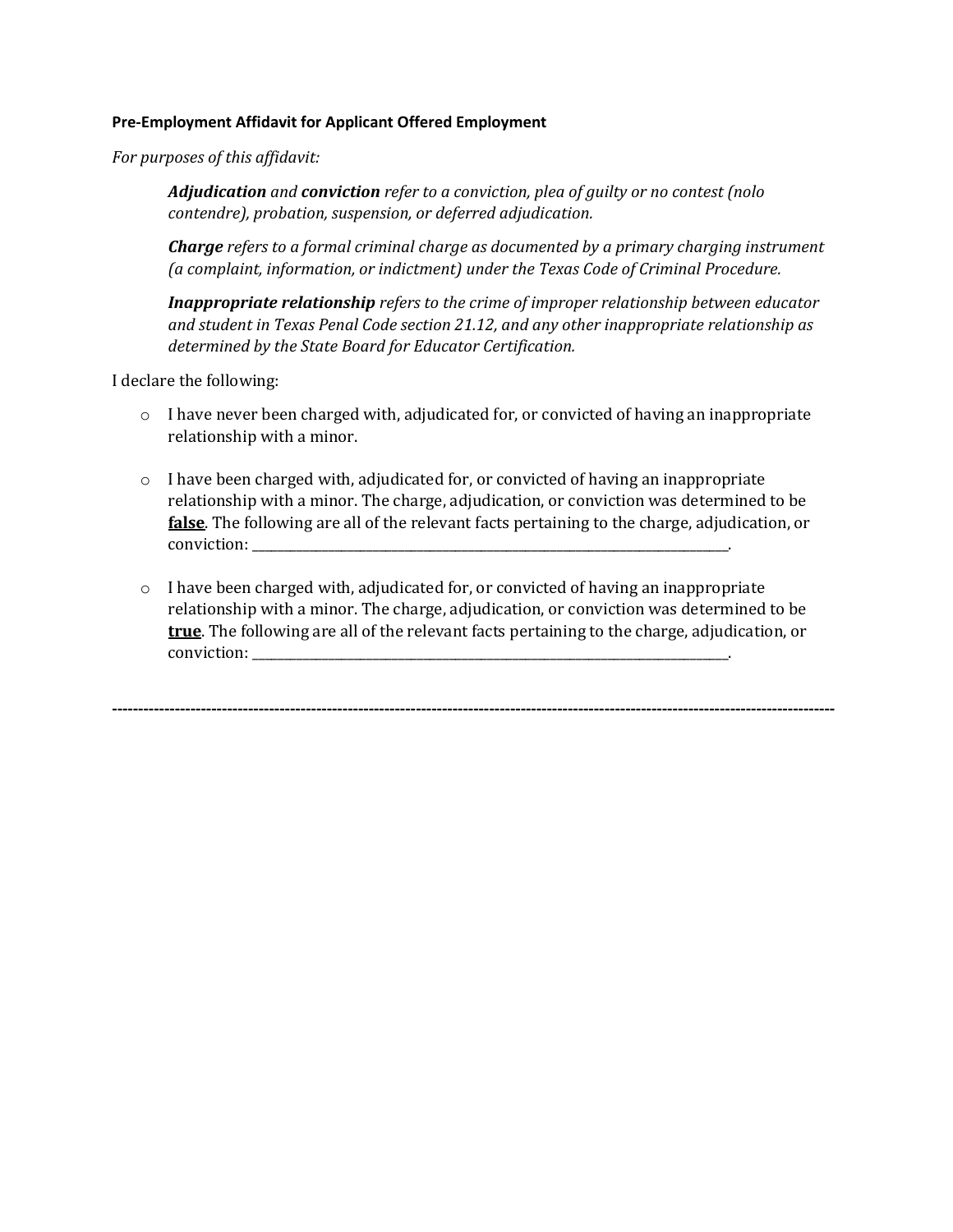#### **Affidavit of Applicant Offered Employment**

*The following affidavit is offered to satisfy the requirement of Texas Education Code section 21.009 for a pre-employment affidavit.*

| Name (First, Middle, Last)                               |                                                                                                                                                                                                           |             | Date of Birth |  |
|----------------------------------------------------------|-----------------------------------------------------------------------------------------------------------------------------------------------------------------------------------------------------------|-------------|---------------|--|
| Address (Street, City, State, Zip Code)                  |                                                                                                                                                                                                           |             | County        |  |
|                                                          |                                                                                                                                                                                                           | <b>Date</b> |               |  |
| (Signature of Declarant)                                 |                                                                                                                                                                                                           |             |               |  |
| <b>State of Texas</b><br>County of ___________           |                                                                                                                                                                                                           |             |               |  |
|                                                          | Before me, ________________________ (insert the name of the notary), on this day personally appeared<br>_________________ (insert the name of the applicant), known to me [or proved to me on the oath of |             |               |  |
|                                                          | or through _____________(description of identity card or other document) to                                                                                                                               |             |               |  |
|                                                          | be the person whose name is subscribed to the foregoing instrument] and acknowledged to me that                                                                                                           |             |               |  |
|                                                          | he executed the same for the purposes and consideration therein expressed. Given under my hand                                                                                                            |             |               |  |
| and seal of office this ________ day of _______, (year). |                                                                                                                                                                                                           |             |               |  |
| (Personalized Seal)                                      |                                                                                                                                                                                                           |             |               |  |

I declare under penalty of perjury that the foregoing is true and correct.

Notary Public's Signature

*I understand that the date of birth I am providing will not be used to determine eligibility for employment but will be used solely for the purpose of this pre-employment affidavit.\**

l

**<sup>\*</sup>**This form will be processed separately and not shared with the hiring manager.

Approved by the Texas Commissioner of Education, October 2017.